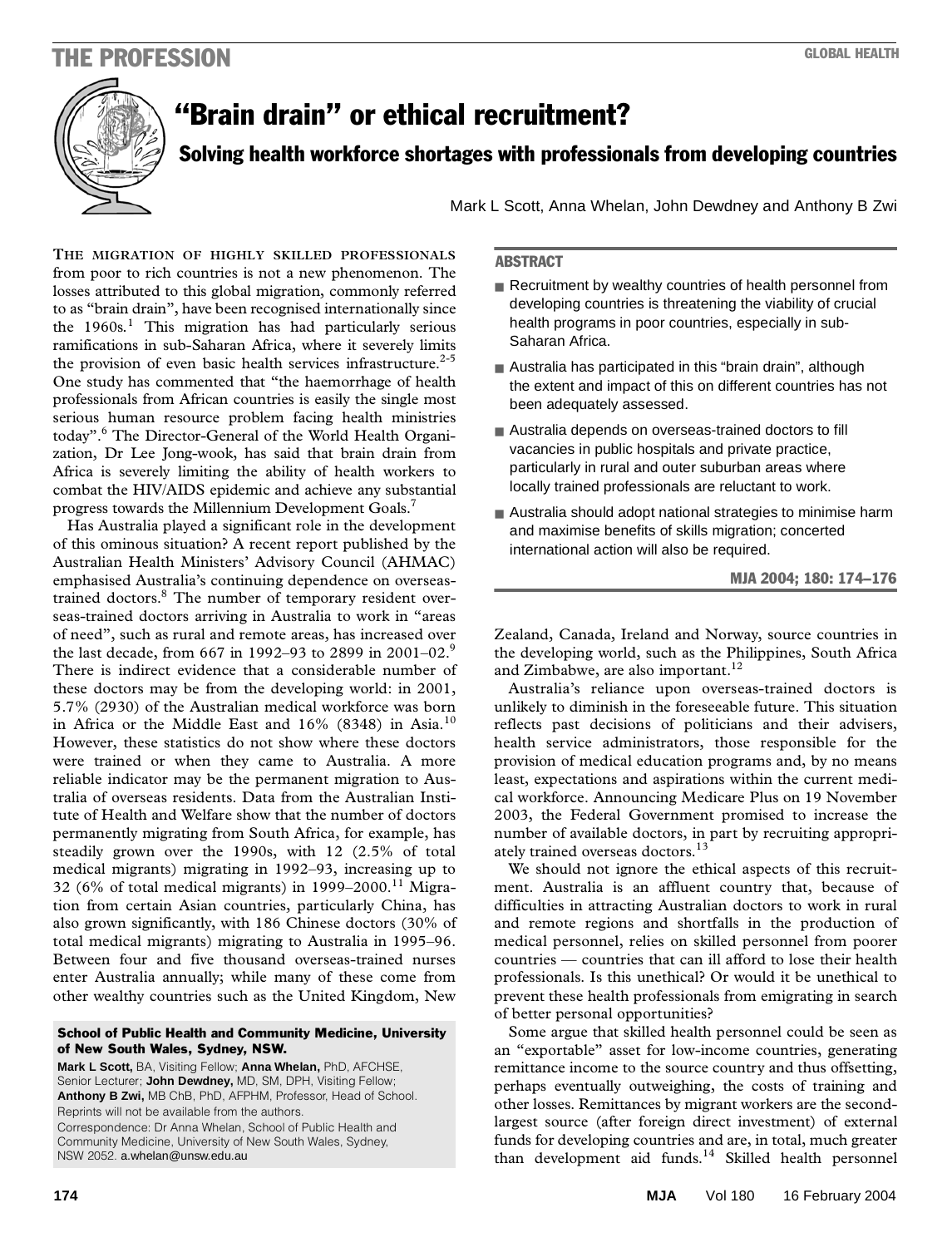#### 1: Suggested national strategies addressing the ethics of skilled health professional migration

- 1. Develop, promulgate and implement a national code of conduct for ethical recruitment. Such codes seek to identify those countries from which recruitment may be less harmful, to identify more acceptable forms of recruitment within poor countries, and to apply other elements of good practice listed here and in Box 2.
	- Effective if adhered to by both public and private sector recruiting bodies
	- Limited impact if voluntary
	- Limited impact if private sector recruitment agencies exempt
	- Demands adequate monitoring of all recruitment activity
- 2. Provide adequate supply of human resources and appropriate workforce distribution within the developed country's own professional education and health systems.
	- More sustainable solution to a fundamental cause of skilled migration
	- Recognises need for a concerted whole-system approach
	- If human resources within wealthy countries were better deployed, areas of need would be fewer and the search for skilled migrants to fill the gap would be diminished
- 3. Selectively limit proactive approaches by public and private recruiters in recruiting skilled health professionals from developing countries.
	- Involves restricting proactive approaches made by governments and recruiting agencies to poach staff from the developing world through advertising and recruitment visits
	- Recognises differences between countries as potential sources of imports (eg, sub-Saharan African countries as compared with China, India and the Philippines)
	- Imposing blanket bans likely to be unenforceable and counterproductive
- 4. Issue non-extendable visas that enable personnel from developing countries to undertake training and widen their professional experience in developed countries.
	- Australian Government has enabled foreign medical students graduating from an Australian medical school to undertake internships in Australian hospitals on temporary visas lasting up to two years
- 5. Pay compensation to source countries for their loss of trained personnel.
	- Calculation of loss may include cost of training replacement personnel in the source country
- 6. Recipient countries to invest in enhancing training and skills development in the countries exporting skilled staff.
	- Requires commitment to capacity enhancement and institution-building

comprise a small proportion of these workers and remittances. However, remittances by health workers are not directly reinvested in human capital for the health system<sup>14</sup> and cannot, in the short term, match the losses resulting from the exit of experienced health personnel from a grossly understaffed health service.

So what should Australia be doing to prevent or mitigate the adverse effects of importing overseas-trained doctors, nurses and other health service personnel? In our review of the voluminous body of published material relating to "skills migration", from sources ranging from the World Bank, World Health Organization and World Medical Association to correspondence from migrant and "stay-at-home" health

## 2: International cooperative strategies addressing the ethics of skilled health professional migration

- 1. Coordinated international investment in building healthcare human resource capacity in the developing world.
	- Aimed at some of the fundamental reasons for developing countries losing the few health professionals they presently train
	- Requires concerted long-term commitment by wealthy countries to improve the training and education systems in the developing world
	- Would improve the present fragmented approach (Africa spends an estimated \$4 billion a year on the salaries of 100 000 foreign development assistance experts,<sup>15</sup> while wealthy countries recruit the continent's sparse skilled expertise)
- 2. Implement a Code of Conduct, similar to the recently adopted code signed by Commonwealth countries, at a wide international level.
	- The Commonwealth Code focuses on agreement over a set of ethical principles to address the issue of brain drain<sup>16</sup>
	- Feasibility depends on developed countries adhering to what is essentially a voluntary concordat
	- Difficult to be confident that voluntary international codes will make a real difference
- 3. Developed countries to pay compensation to developing countries from which individual skilled health professionals are recruited.
	- Requires high-level international cooperation and probably oversight by an international body such as the World Health **Organization**
	- Essentially a multilateral version of Item 5 in Box 1

professionals, we found a relatively small range of proposals. Box 1 presents the most commonly suggested strategies to be adopted by individual countries; Box 2 draws attention to international cooperative strategies to address this issue.

As an actor on the international stage, Australia should be seen not only to pursue ethical policies relating to its own recruitment activities, but also to contribute to developing multilateral approaches to minimising the harm and maximising the benefits associated with the migration of health personnel from developing countries. Australia is well placed to play an exemplary role in the development of ethical but pragmatic approaches to the recruitment of overseas-trained health personnel, as well as contributing to the formulation of international cooperative strategies to address the ethical, economic and population health problems arising from migration of health personnel. More detailed analyses are required, and issues relating to the brain drain must remain high on the agendas of national and international health policy-makers if effective action is to follow.

# References

- 1. Carrington WJ, Detragiache E. How big is the brain drain? IMF Working Paper 98/102. Washington: International Monetary Fund, 1998. Available at: www.imf.org/external/pubs/ft/wp/wp98102.pdf (accessed Jan 2004).
- 2. Huddart J, Picazo O. The health sector human resource crisis in Africa. Washington, DC: Bureau for Africa, Office of Sustainable Development, United States Agency for International Development, 2003.
- 3. Meeus W. "Pull" factors in international migration of health professionals: an analysis of developed countries' policies influencing migration of health professionals. Bellville, RSA: University of the Western Cape, 2003.